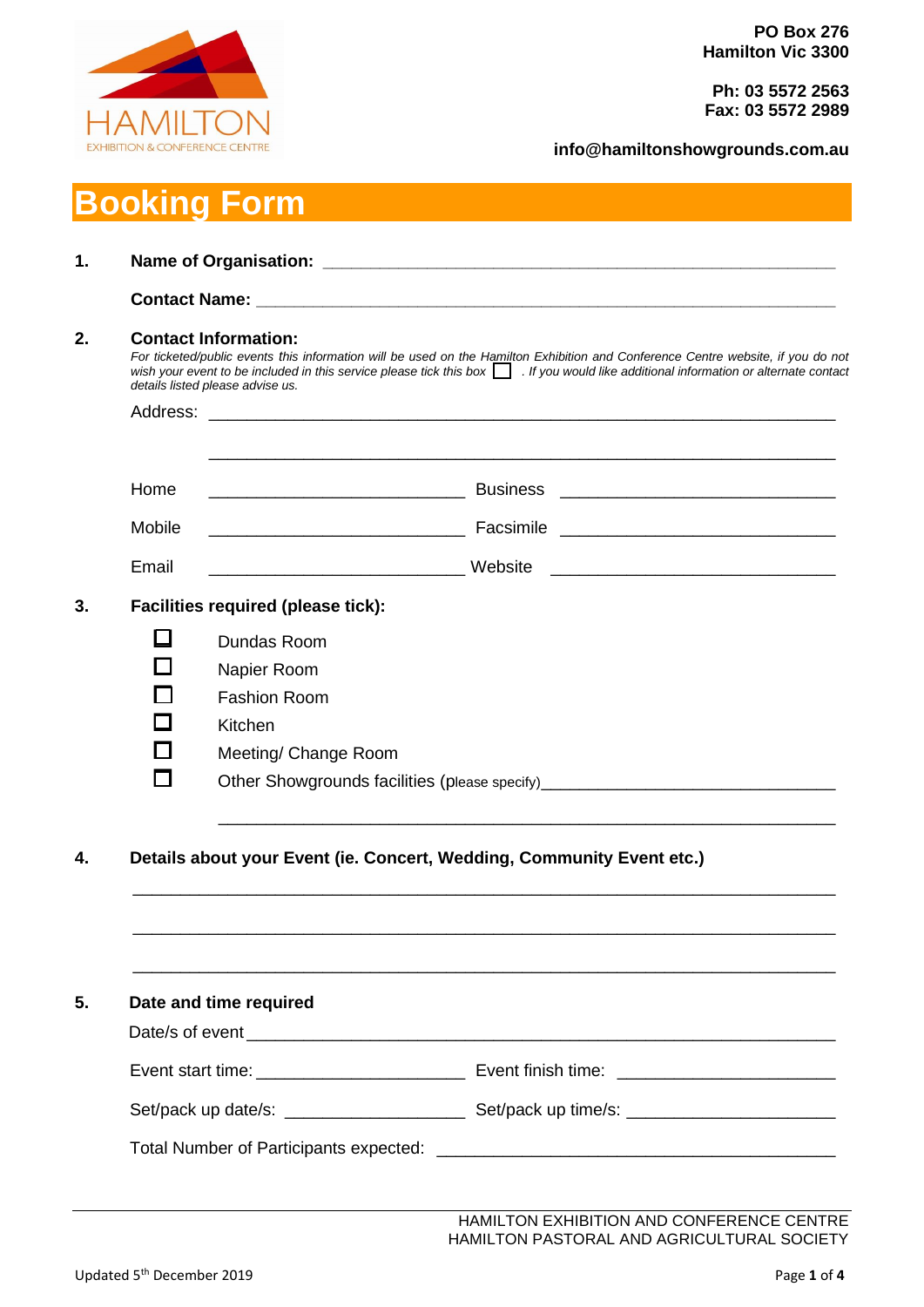

**6. Does your organisation or group have Public Liability Insurance of \$10 Million or more?** YES NO

*Please attach a copy of your Certificate of Currency to your application form***.** *If you do not have public liability insurance please discuss with us.*

\_\_\_\_\_\_\_\_\_\_\_\_\_\_\_\_\_\_\_\_\_\_\_\_\_\_\_\_\_\_\_\_\_\_\_\_\_\_\_\_\_\_\_\_\_\_\_\_\_\_\_\_\_\_\_\_\_\_\_\_\_\_\_\_\_\_\_\_\_\_\_\_\_\_

\_\_\_\_\_\_\_\_\_\_\_\_\_\_\_\_\_\_\_\_\_\_\_\_\_\_\_\_\_\_\_\_\_\_\_\_\_\_\_\_\_\_\_\_\_\_\_\_\_\_\_\_\_\_\_\_\_\_\_\_\_\_\_\_\_\_\_\_\_\_\_\_\_\_

\_\_\_\_\_\_\_\_\_\_\_\_\_\_\_\_\_\_\_\_\_\_\_\_\_\_\_\_\_\_\_\_\_\_\_\_\_\_\_\_\_\_\_\_\_\_\_\_\_\_\_\_\_\_\_\_\_\_\_\_\_\_\_\_\_\_\_\_\_\_\_\_\_\_

\_\_\_\_\_\_\_\_\_\_\_\_\_\_\_\_\_\_\_\_\_\_\_\_\_\_\_\_\_\_\_\_\_\_\_\_\_\_\_\_\_\_\_\_\_\_\_\_\_\_\_\_\_\_\_\_\_\_\_\_\_\_\_\_\_\_\_\_\_\_\_\_\_\_

- **7. Do you require the Hamilton Exhibition and Conference Centre to provide catering and/or drinks? If so please detail requirements for a quote. Eg meal requirements eg 2 course dinner and number of participants.**
- **8. If The Hamilton Exhibition and Conference Centre isn't providing food and/or drinks, are the following goods or services to be sold or consumed? If so please tick:**

**StarFood and Drink** 

 $\Box$  Alcohol

Please indicate if you are self-catering or the name of the catering company:

If alcohol is to be sold at your event or it is a ticketed event, a Liquor Licence must be obtained through: *Consumer Affairs Victoria.* 

*Phone: 1300 558 181 Email: [consumer@justice.vic.gov.au](mailto:consumer@justice.vic.gov.au)*

A copy of the licence must be provided prior to any use of the facility.

If food is to be sold please ensure that your caterer is registered and has permission from the Southern Grampians Shire Environmental Health Officer on 03 5551 8493 or www.sthgrampians.vic.gov.au

#### *Privacy Statement*

*The personal information contained in this document is collected to provide contact information for organisations or individuals, wishing to book this facility. This information may be disclosed to third parties should contact be necessary regarding an issue with the facility or booking, and in accordance the Information Privacy Act*

**9. Does your event require equipment hire from The Hamilton Exhibition and Conference Centre?**

| $\Box$ YES – continue to page 3 $\Box$ NO – continue to next question |  |
|-----------------------------------------------------------------------|--|
|-----------------------------------------------------------------------|--|

- **10. Is your event hiring equipment from an outside hire company?**
	- **YES – name of company \_\_\_\_\_\_\_\_\_\_\_\_\_\_\_\_\_\_\_\_\_\_\_\_\_\_\_\_\_\_\_\_\_\_\_\_\_\_\_\_\_\_\_\_\_**
	- **NO – continue to page 4 to sign**
- **11. Date and time that the hire company would like access to the building for setup?**

**Requested date/time \_\_\_\_\_\_\_\_\_\_\_\_\_\_\_\_\_\_\_\_\_\_\_\_\_\_\_\_\_\_\_\_\_\_\_\_\_\_\_\_\_\_\_\_\_\_\_\_\_\_\_\_**

we cannot guarantee access at requested date and time due to other events but will do our best to assist with your request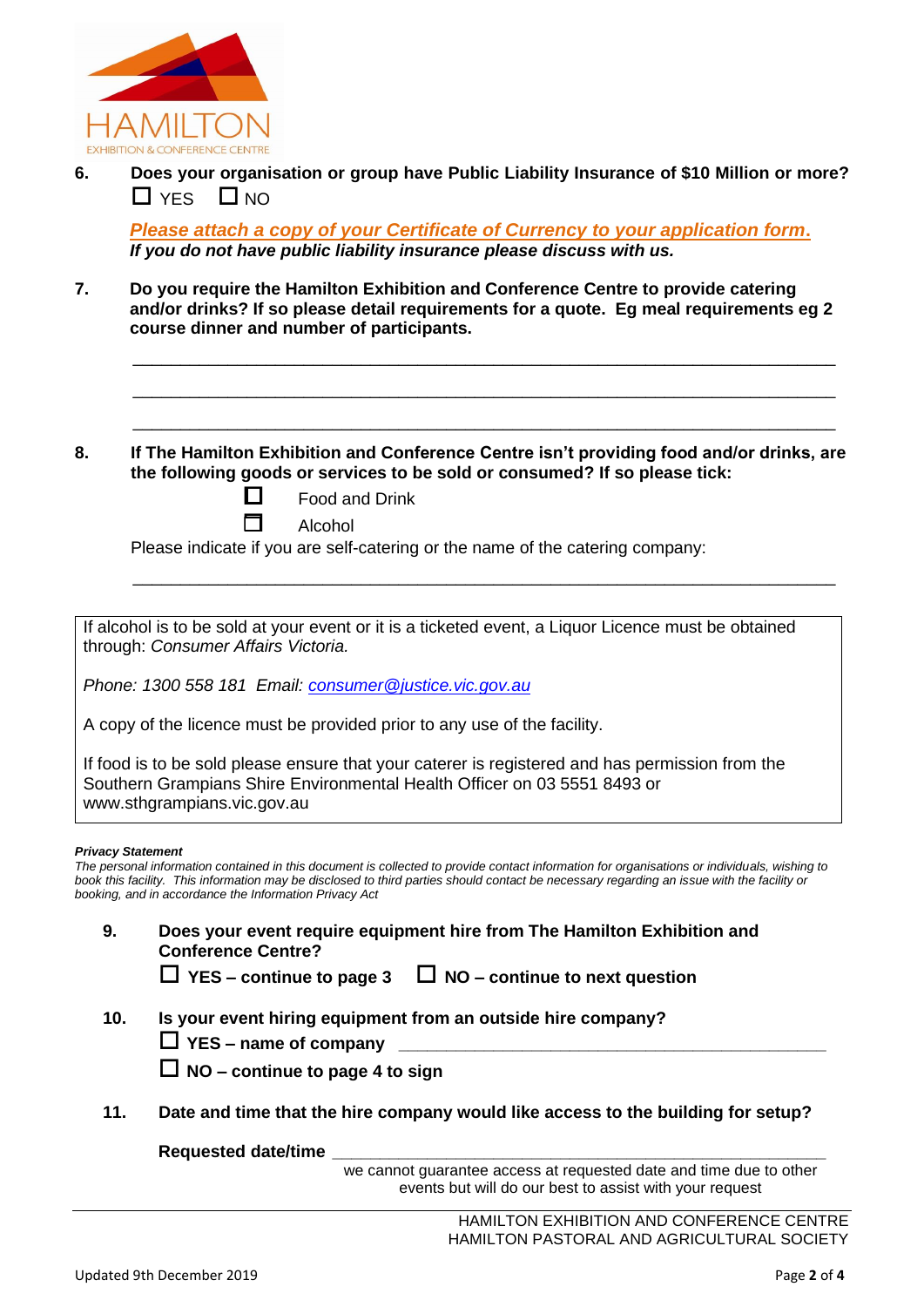

**Upon receipt of this booking form you will be invoiced for 50% of the total hire fees. Once your deposit has been received your booking will be confirmed.** 

## **Equipment Booking Form**

#### **1. Equipment requirements:**

*Included in the cost of your hire is basic set up of chairs, tables, lecturn and stage, further set up requirements will incur additional charges. If you have specific layout requirements please include a copy of your floorplan.* 

*Where an item does not have a price listed it is included in hire of venue without charge otherwise prices are listed.*

|    | YES $\Box$<br>NO <sub>1</sub><br>Do you require a small stage?<br>Small 30 cm high stage for speeches/presentation of awards etc                                                  |  |
|----|-----------------------------------------------------------------------------------------------------------------------------------------------------------------------------------|--|
|    | YES $\Box$<br>$NO$ $\Box$<br>Do you require a lecturn?<br>2 available                                                                                                             |  |
|    | Do you require the AV system? YES $\Box$<br>$NO$ $\Box$<br>Please list requirements eg projector & screens with/out sound, hand held microphones x 2, fixed microphone etc        |  |
|    |                                                                                                                                                                                   |  |
|    | Number round tables (max 25)__________ Number trestle tables (max 30)__________                                                                                                   |  |
|    | Number chairs (max 300 padded)___________ (additional plastic chairs available x 400)                                                                                             |  |
|    | Dance Floor (max 50 sqm) Full size @ \$320 Half or Less @ \$220 (please circle)                                                                                                   |  |
|    | Additional Modular Staging (max 50sqm)_______________@ \$10/sqm installed                                                                                                         |  |
|    | Free standing partitions ___________________________________@ \$10 each (forklift charge may apply)                                                                               |  |
| 2. | <b>Cutlery/Crockery requirements:</b><br>If you have booked the kitchen use of the crockery and cutlery is included in your hire fee, please indicate your<br>requirements below. |  |
|    | Number coffee cups (max 300) ______________ Number saucers (max 300) ___________                                                                                                  |  |
|    | Number tea spoons (max 300) ______________ Number milk jugs (max 50) ___________                                                                                                  |  |
|    | Number sugar bowls (max 50) ________________ Number water jugs (max 50) _____________                                                                                             |  |
|    | Number water glasses sml (max 300) _______ Number water glasses tall (max 200) _______                                                                                            |  |
|    | Number wine glasses (max 400) _____________ Number fluted glasses (max 200) _________                                                                                             |  |
|    | Number soup bowls (max 300) ______________ Number entree plates (max 300) __________                                                                                              |  |
|    | Number dinner plates (max 300) _____________ Number dessert bowls (max 300) _________                                                                                             |  |
|    | Number soup spoon (max 300) ______________ Number table fork (max 300) __________                                                                                                 |  |
|    | Number table knife (max 300) ________________ Number dessert fork (max 300) ___________                                                                                           |  |
|    | Number dessert knife (max 300) _____________ Number dessert spoon (max 300) _________                                                                                             |  |

HAMILTON EXHIBITION AND CONFERENCE CENTRE HAMILTON PASTORAL AND AGRICULTURAL SOCIETY